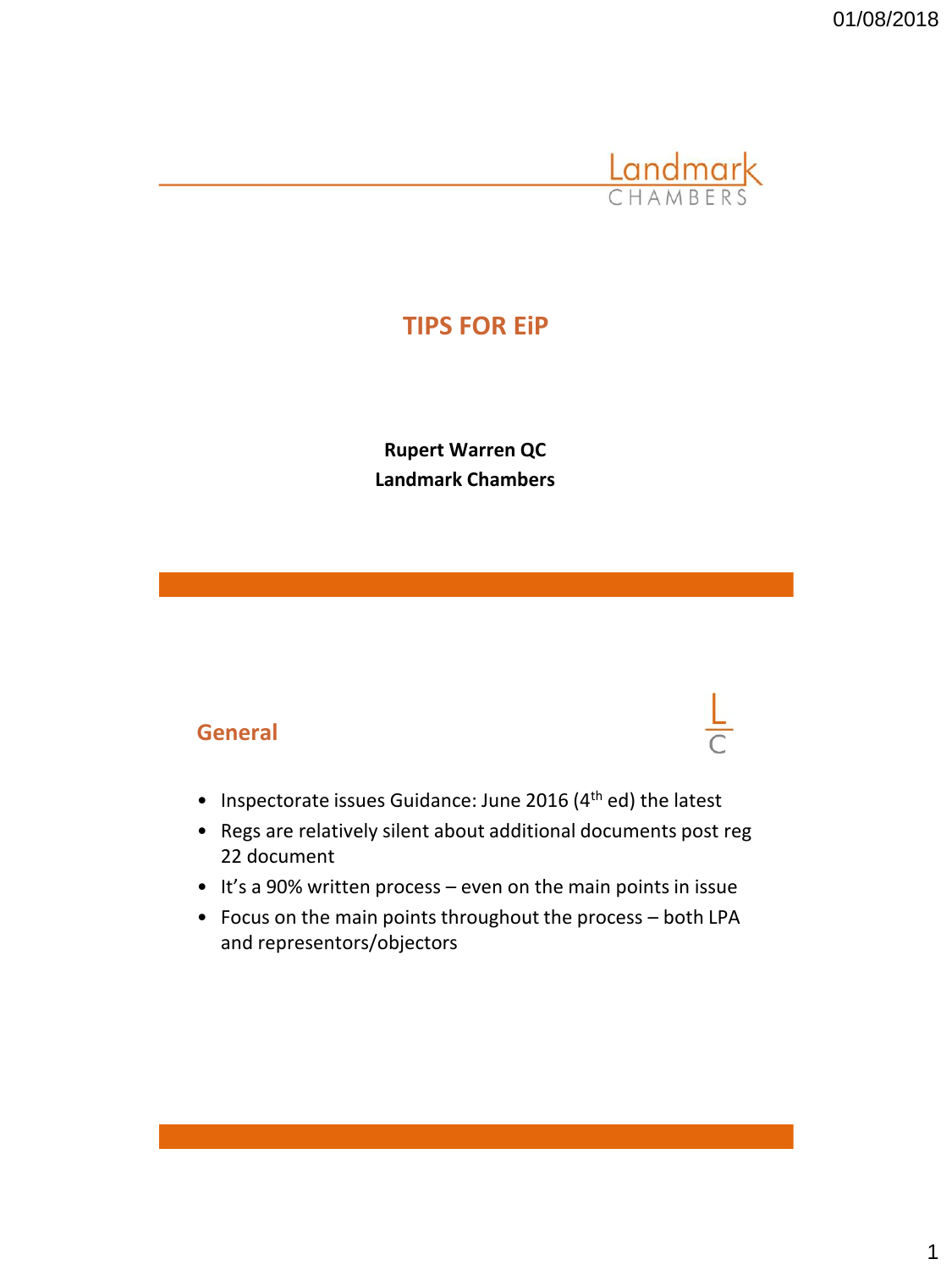### **Getting to the EiP**



- Statutory right to attend s.20(6) of the 2004 Act if made reps – NB *seeking to change* the Plan (so objectors in old money)
- Supporters will need to engineer a representation to change the plan
- LPA or Inspector may also invite/suggest stat consultees, and neighbouring authorities

#### **Which draft to be examined?**

- Submission draft
- Often later versions/initial main mods prepared before the EiP on specific points
- Inspector will stick to the Submission draft but take into account the later work as evidence going to soundness/need for MM
- Can alternatively deal with such issues in reg 22 statement pre-figuring MMs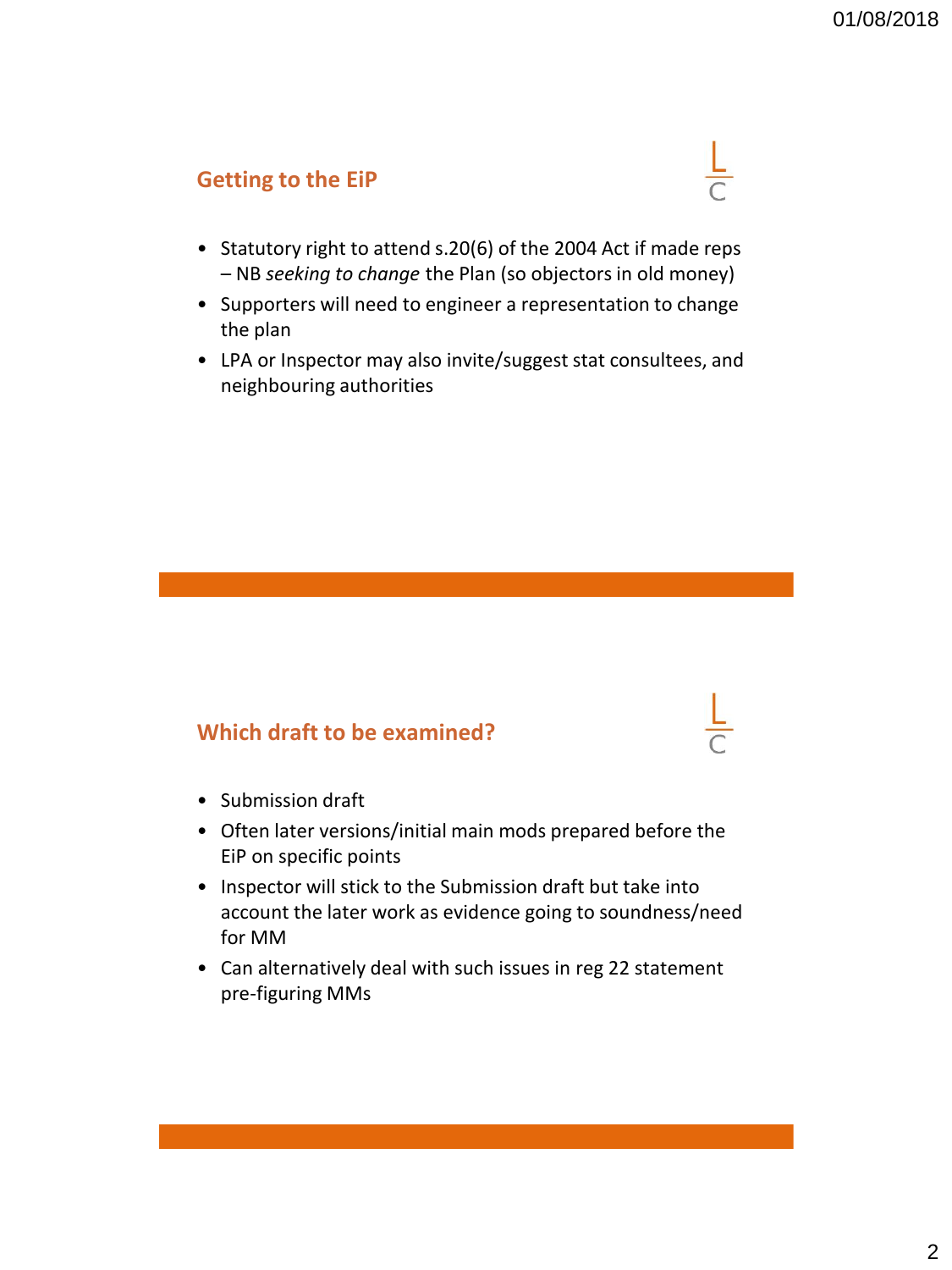# **Getting the written material right**



- Reps: ensure key additional evidence (ie reports) are submitted as appendices to the rep
- LPA: always remembers the SA and the para 14 balancing exercise when writing on specific points

#### **The venue**

- LPA critical to have the venue close to home, to files, desks and local members
- Large enough and flexible enough with functioning audio and no construction going on next door
- Sufficient room for LPA team and Inspector
- Programme Officer space + library
- Streaming/recording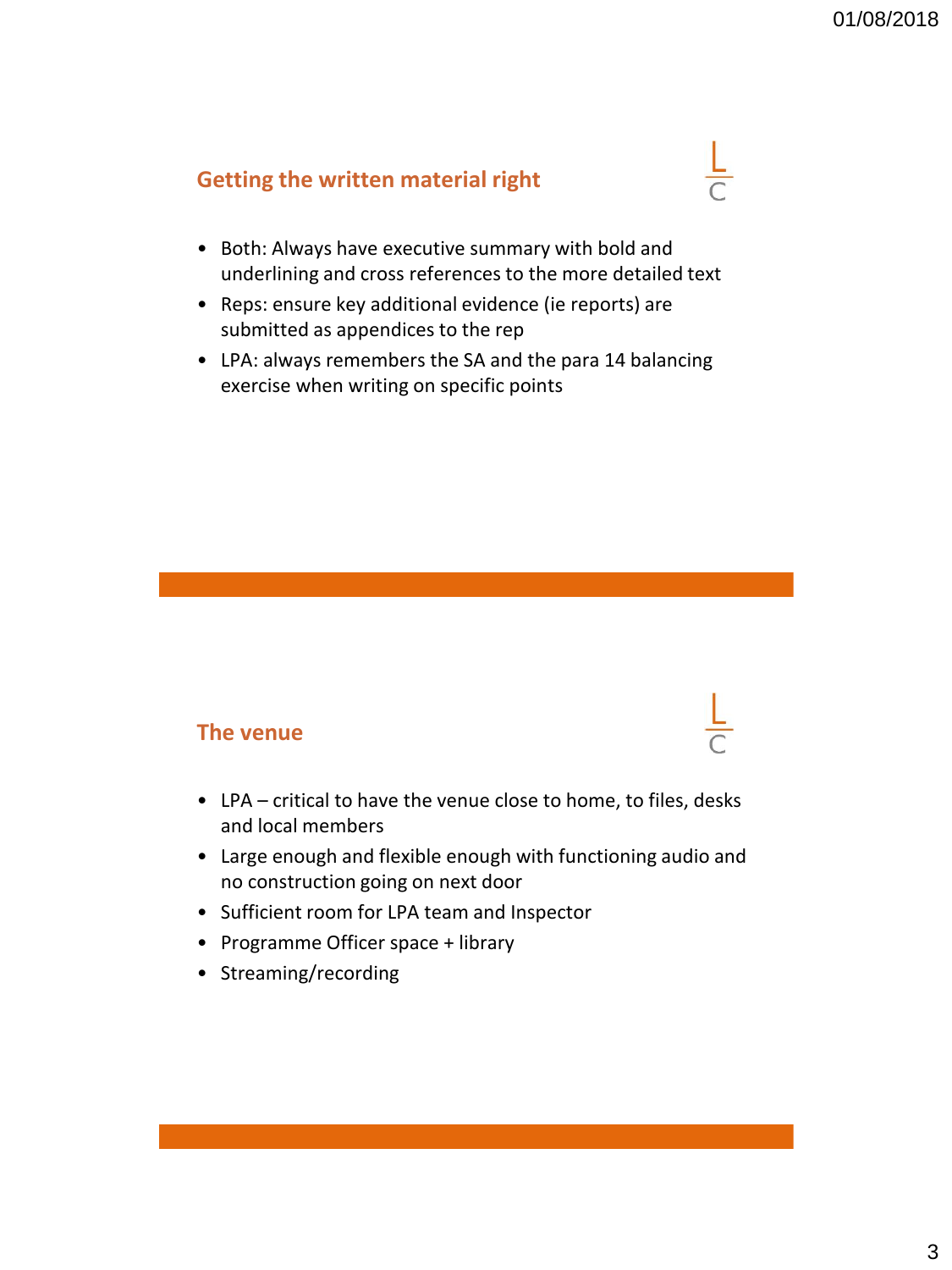#### **Other parties**



- LPA: early engagement with MPs and local reps role/likely appearance/contact with Inspector
- LPA: communications in general with the public: essential to have updated website, library, procedural guidance, officers available to field questions on phone and on the day; press
- Objectors: strategic assessment of who else might be brought into play

#### **Focussing the points**

- Objectors: consortia/fora can be useful to present a unified front and reduce repetition/inconsistency
- Issues include internal arrangements, conflict management
- LPA: boil down the matters/question responses to key points, references and then allocate to team members/counsel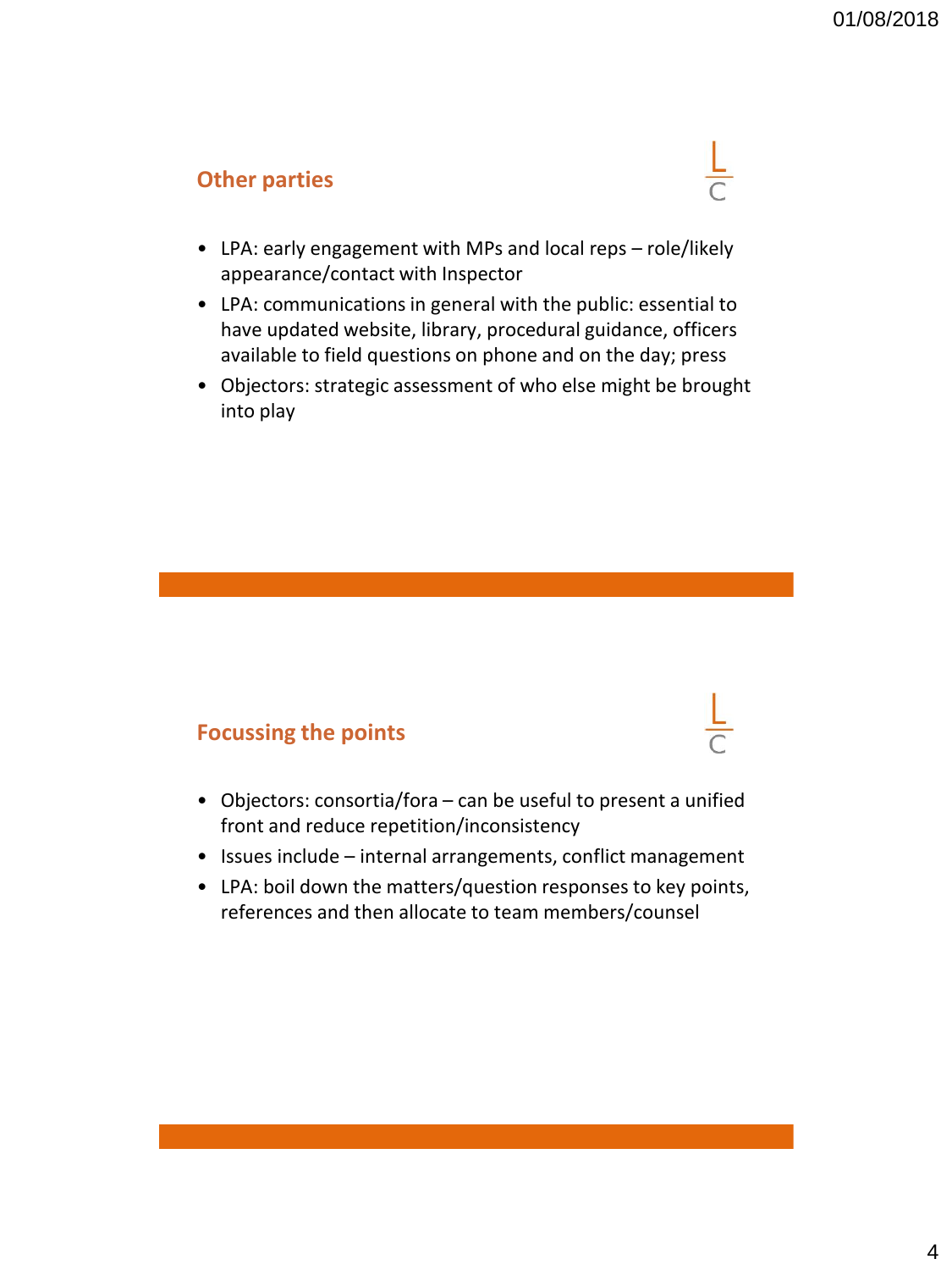## **Using questions and the PO**



- Objectors: possible to intervene in the setting of the Agenda by direct communication with the PO/Inspector;
- Questions often more effective on the substantive issues than assertion/submission
- Housing numbers a particular issue that may require further written questions and this should be explored in advance/after initial Inspector's questions

#### **Particular issues**

- Omission sites
- SEA and legal issues
- MOU and DTC
- SHLAA
- Suspension
- Triggers for early review or other DPDs